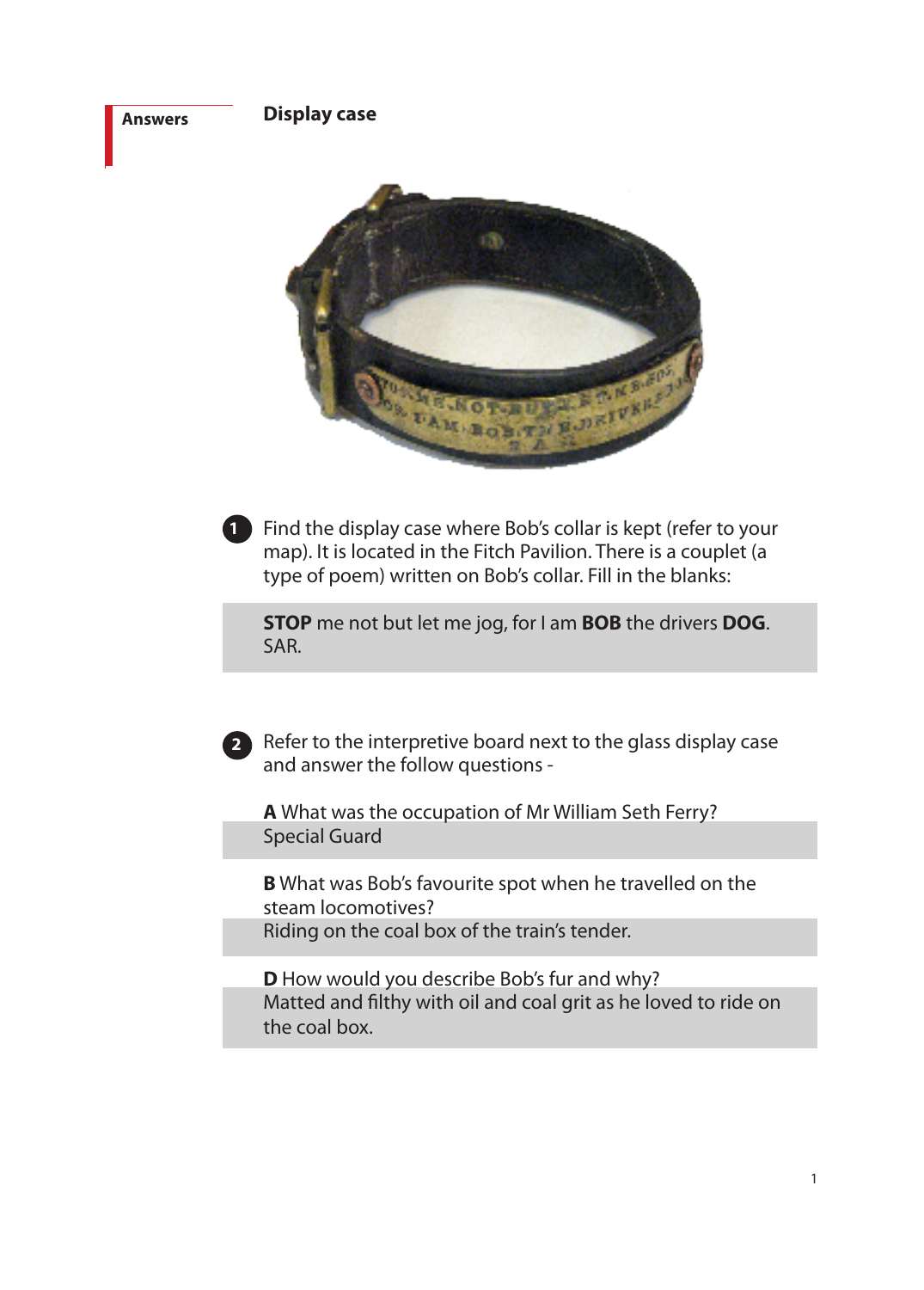### **Places, locomotives, vans and carriages at the Museum**

### **Background**

**3**

*It was said that Bob's favourite type of locomotive to travel on was the Yankee (X class) engine and that he liked to ride in the cab of the locomotive and on top of the firebox. We do not have a Yankee X class engine at the Museum, but we do have other rolling stock that Bob may have rode on. How do we know this? Well, Bob's home area was Terowie, Peterborough and though he travelled far and wide, he most commonly rode the northern narrow gauge rail system in South Australia.*

Go to the theatrette (refer to the map). See the South Australian interactive railway map, press the button that is labelled 1900. Record some of the stations between Peterborough and Broken Hill. Bob travelled on this railway line.

*Peterborough, Ucolta, Oodlawirra, Nackara, Yunta, Mannahill, Outalpa. Olary, Cutana, Mingary, Mutooroo, Cockburn-Burns, Silverton, Broken Hill*

Bob may have rode on Car 3 and one of Baroota's sister carriages. **4** Baroota is a 1st class sleeping carriage and Car 3 is a second class sitting carriage.

What differences can you see? Look and discuss - materials used, seating, facilities, design, colour, cleaning and maintenance, vision, comfort of the passengers.



Interior view of car 3 as restored *R Sampson*

*Car 3 is open and you can enter.*

*Barrota is closed but you can view the carriage from the platform and an iterpretive board provides many interior shots.*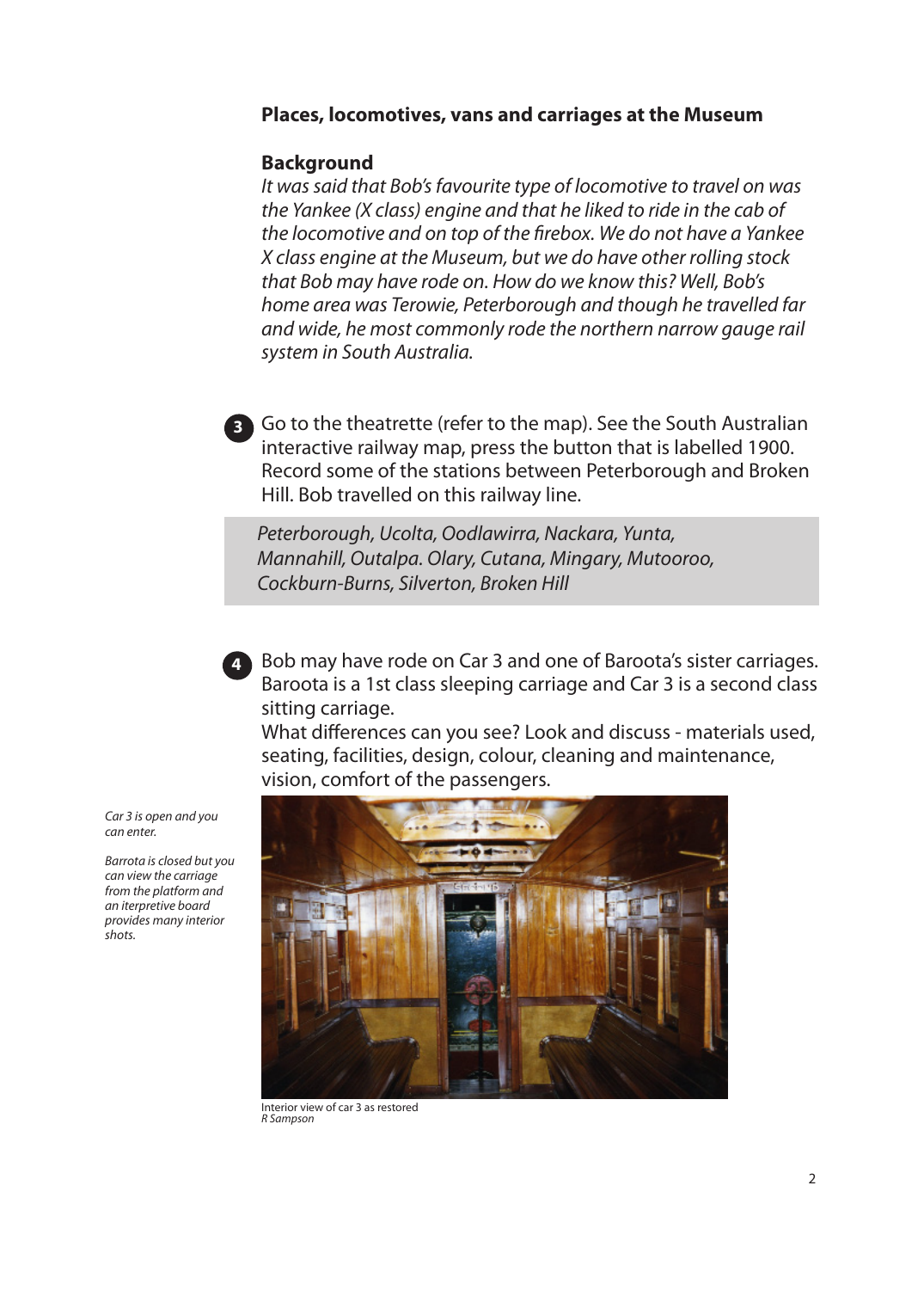## **Features of Car 3**

- • 2nd class seating carriage
- carriage is constructed from timber, glass windows and lighting.
- • 2 rows of longitudinal seating.
- • 2 exit/entry doors sliding.
- longitudinal seats offer greater capacity for passenger movement than a transverse arrangement (at right angles to the windows) but at the cost of not providing sufficient seating for patrons.
- has a 'walk through' design for fast entry and exit.
- longitudinal seating makes more space for standing passengers.
- the design of the carriage prevents people from seeing where they are going - ie view through the windows.
- passengers carrying packages and luggage, have more room to manoeuvre.
- easier to clean and maintain due to a more simple design



## **Features of Baroota**

- 1st class sleeping car
- carriage is constructed from timber, glass windows.
- fabric for curtains and upholstery.
- carriage is divided into six compartments.
- gentlemen's toilets were located at one end and contained a seat and lavatory.
- • accomodation, the other end contained the ladies toilet and two berths.
- four intermediate compartments each contained four Pullman style berths, two single seats facing each other either side of a central aisle.
- passenger capacity was 14 sleeping or 18 first class passengers.
- between each compartment was a sliding door, except for the gentleman's end which had a hinged door.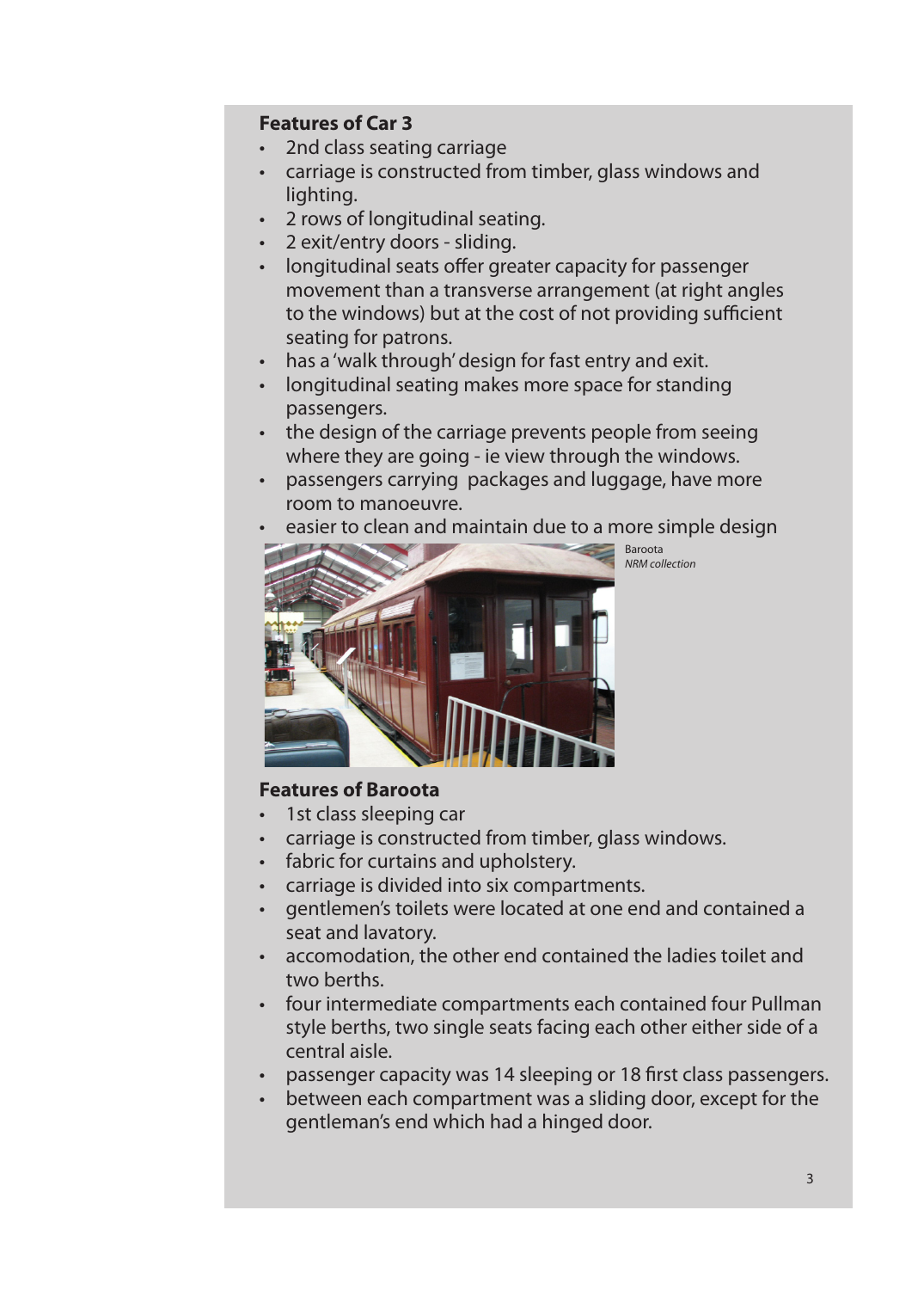

Which carriage is the oldest, Car 3 or Baroota? **5**

**Car 3** is the oldest and it was built **1877.**

Why is it such a special item in the Museum's collection?

**Car 3** is the oldest in the Museum and qualifies as the oldest carriage preserved in South Australia and one of the oldest in Australia.



## **Car 3 and Car 144, here are some of the same features**

- carriage is construced from timber, glass windows and lighting.
- • 2 rows of longitudinal seating.
- • 2 exit/entry doors sliding.
- longitudinal seats offer greater capacity. for passenger movement than a transverse arrangement (at right angles to the windows) but at the cost of not providing sufficient seating for patrons.
- has a 'walk through' design for fast entry and exit.
- longitudinal seating makes more space for standing passengers.
- the design of the carriage prevents people to see where they are going - ie view through the windows.
- cleaning of the carriage (floor and seating) is easily maintained.
- • passengers carrying packages and luggage, have more room to manoeuver.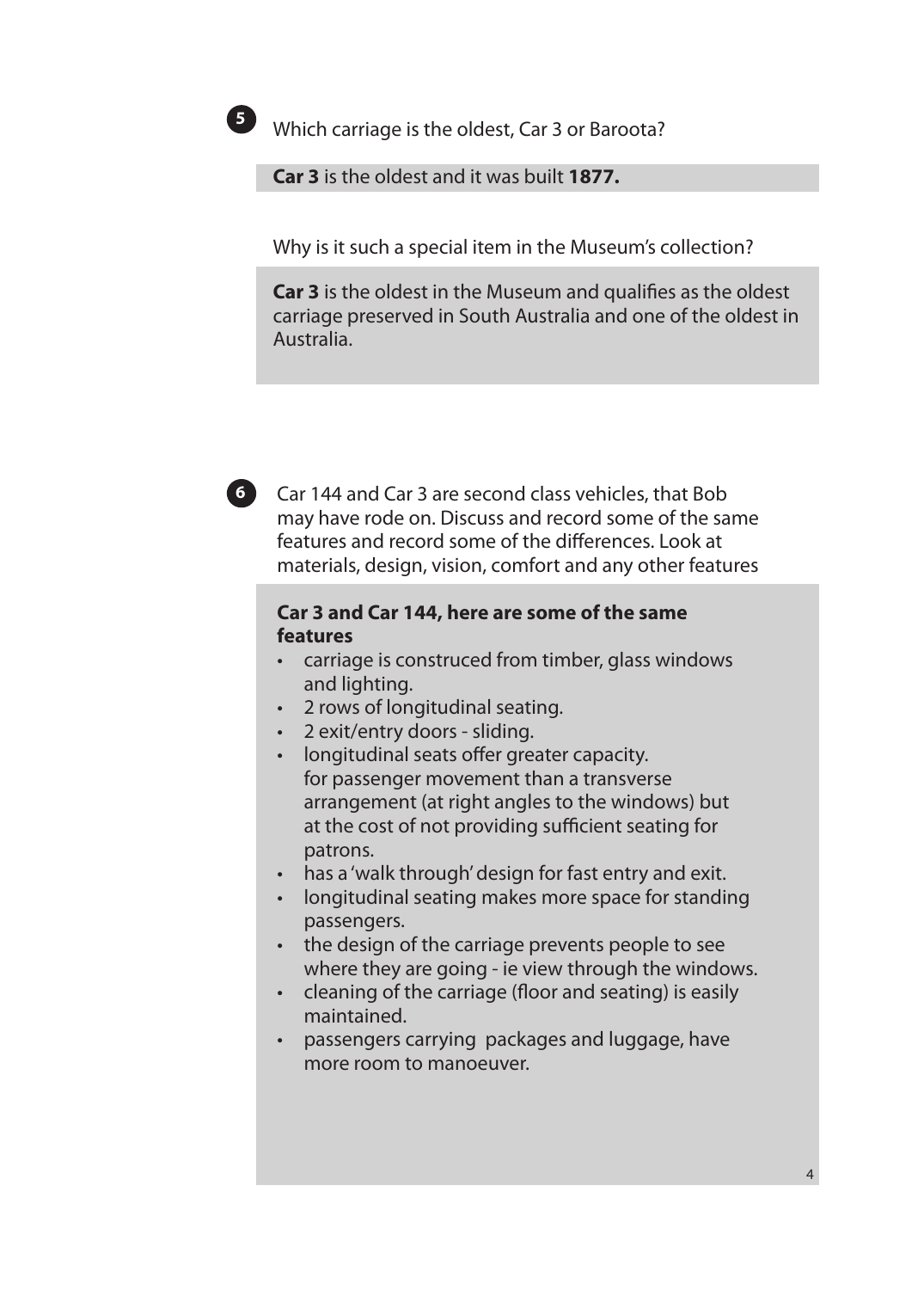# **• Car 3 different features**

- timber seating
- built 1877
- $\cdot$  length 8.76 m
- • weight 5.74 tonnes
- **• Car 144 different features**
- • vinyl seating
- • built 1894
- $\cdot$  length 11.84 m
- weight 16.6 tonnes



Find locomotive Y97. (refer to your map) *Locomotive Y97 was built by Beyer Peacock and was placed into service in February 1890. It ran on the northern lines in Bob's lifetime and was used as a shunter at Peterborough.*

- **A** Mark an X where the smoke comes from the loco.
- **B** Mark an X where the coal and water is kept.
- **C** Mark an X where the cab is.

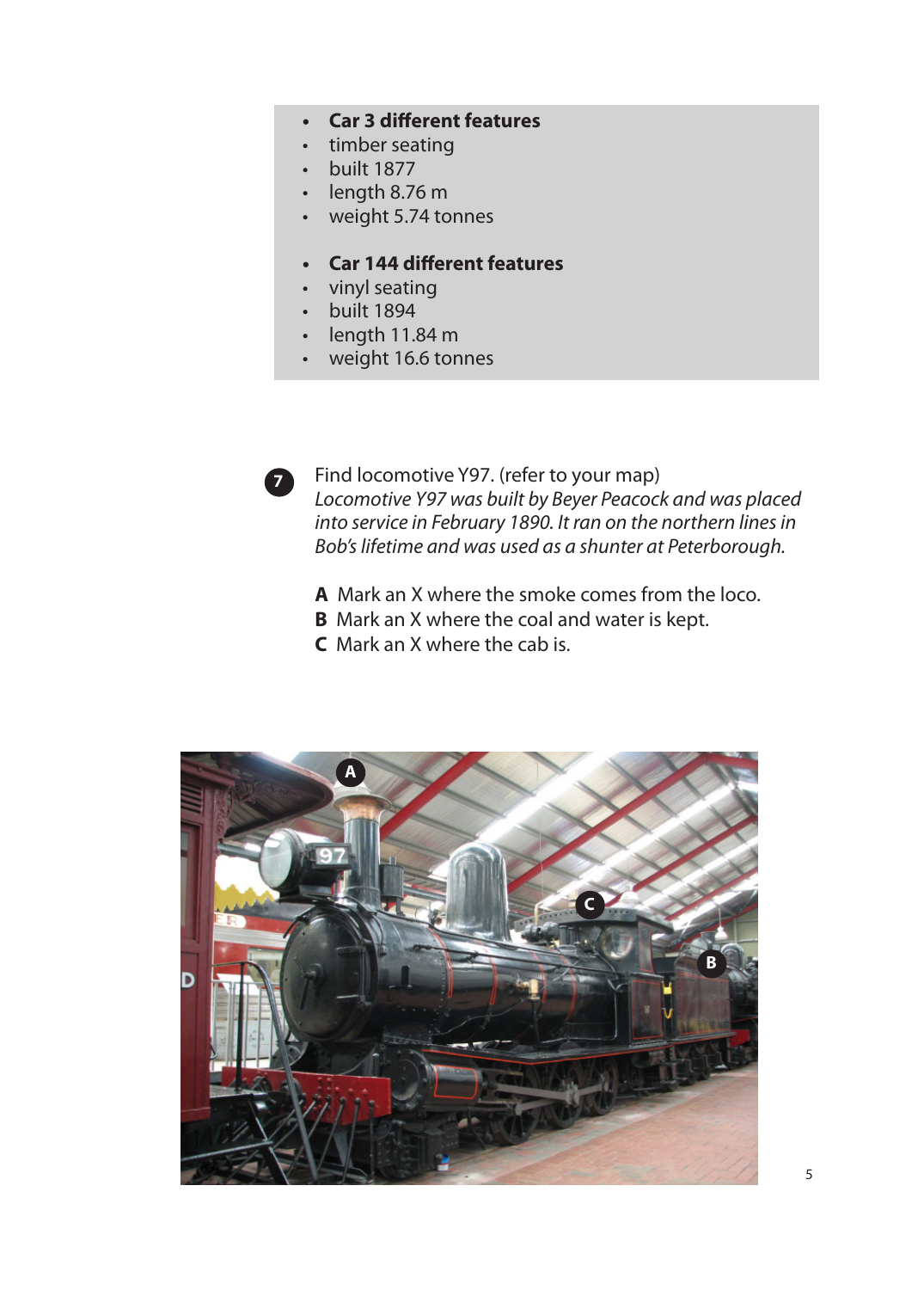

**8** Find the Y12 locomotive (refer to your map)

*Y12 operated at Broken Hill, where Bob spent most of his final days*.

Using the text provided in the interpretive board, answer the following two questions.

Why did the locomotives last so long?

Two reasons why the locomotives lasted so long were, that they only had to haul loads of ore downhill, when heading uphill to Broken Hill they would be unladen, which meant less wear and tear and the locomotive boilers were also filled using local dam water full of natural tannins, a perfect metal preservative.

Did the locomotive haul **A** gold **B** wheat **C** ore

*Bob's lifetime.*

## **Travelling on the small train - board the train at Callington Station**



**129** On your journey look out for the following: Louvred van No.1990, and the Goods shed and platform water columns and water tank. *Bob reportedly travelled on the Port Line, he would have passed via the Goods shed during his life time. Van No.1990 worked on the northern line and carried rabbit carcasses. Bob was originally destined to be a rabbit hunting dog. The Museum water tank is a replica of the one that was erected in Peterborough c1882 -1890, and existed during* 

Does the van No.1990 have doors or windows?

2 metal doors and metal louvred windows louvres to allow some light and provide air circulation.  $65$